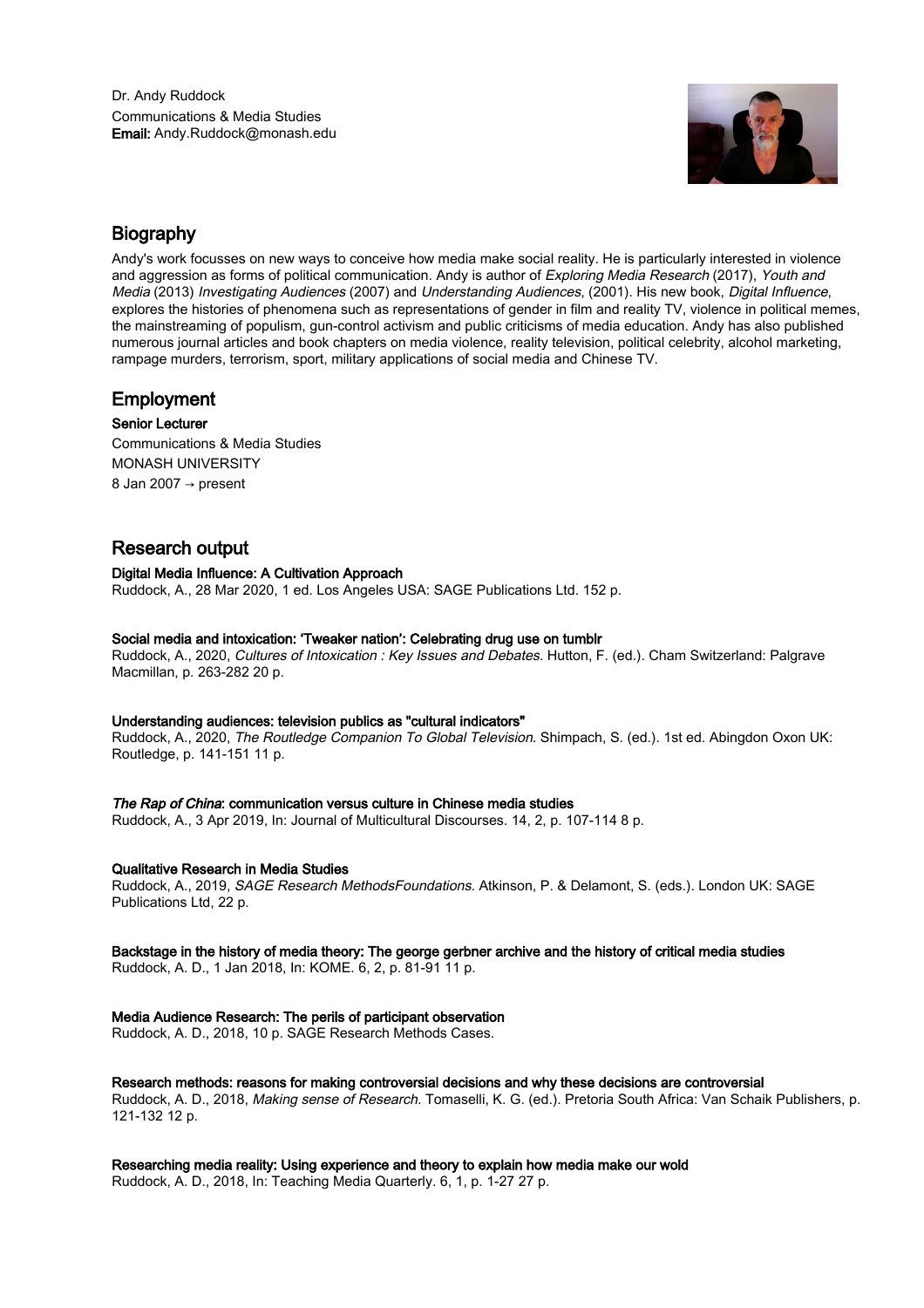# Audiences and Australian media policy: the relevance of George Gerbner

Ruddock, A., 22 Feb 2017, Studying Digital Media Audiences: Perspectives from Australasia. Hight, C. & Harindranath, R. (eds.). 1st ed. New York NY USA: Routledge, p. 25-38 14 p. (Routledge Studies in New Media and Cyberculture).

### A Cultural Indicators Approach to Media Industries: Using Digital Archives and "Old" Ideas to Ask New Questions

Ruddock, A. D., 2017, In: Teaching Media Quarterly. 5, 1, p. 1-14 14 p., 4.

### Andy Ruddock Exploring Media Research: Theories, Practice, and Purpose

Ruddock, A. D., 2017, London UK: SAGE Publications Ltd. 303 p.

#### Regulating social media: reasons not to ask the audience

Ruddock, A., 2017, Youth Drinking Cultures in a Digital World: Alcohol, Social Media and Cultures of Intoxication. Lyons, A., McCreanor, T., Goodwin, I. & Barnes, H. M. (eds.). 1st ed. Abingdon Oxon UK: Routledge, p. 185-201 17 p. (Routledge Studies in Public Health).

### A fragmented audience: How to remain on target

Ruddock, A., 2016, In: Security Challenges. 12, 2, p. 27-41 15 p.

#### **Transgression**

Ruddock, A., 2016, Studying Football. Cashmore, E. & Dixon, K. (eds.). 1st ed. Abingdon Oxon UK: Routledge, p. 180-196 17 p.

#### Cultural industries and a mass communication research: a cultivation analysis view

Ruddock, A., 2015, The Routledge Companion to the Cultural Industries. Oakley, K. & O'Connor, J. (eds.). 1st ed. Abingdon Oxon UK: Routledge, p. 522-534 13 p.

#### Pornography and effects studies: What does the research actually say?

Ruddock, A. D., 2015, New Views on Pornography: Sexuality, Politics, and the Law. Comella, L. & Tarrant, S. (eds.). Santa Barbara CA USA: Praeger, p. 297 - 317 21 p.

#### Reconciling subculture and effects studies: What do students in Australia want to know about media cultures?

Ruddock, A. D., 2015, Youth Cultures and Subcultures: Australian Perspectives. Baker, S., Robards, B. & Buttigieg, B. (eds.). Surrey UK: Ashgate Publishing Limited, p. 275 - 285 11 p.

#### "Born on Swan street, next to the Yarra": Online opinion leaders and inventing commitment

Ruddock, A. D., 2013, Digital Media Sport: Technology, Power and Culture in the Network Society. Hutchins, B. & Rowe, D. (eds.). New York US: Routledge, p. 153 - 165 13 p.

#### Youth and Media

Ruddock, A. D., 2013, London UK: SAGE Publications Ltd. 220 p.

#### Busy doing nothing: youth, 'produsage' and the media framing of anti-social behavior

Ruddock, A. D. & Haley, M. (ed.), 2012, p. 1 - 22. 22 p.

### Cultivated performances: what cultivation analysis says about media and binge drinking

Ruddock, A. D., 2012, The 'Social' Media User- European Perspectives on Cultural and Social Scientific Audience Research. Bilandzic, H., Patriarche, G. & Traudt, P. J. (eds.). Bristol UK: Intellect Books, p. 53 - 68 16 p.

# Cultivation analysis and cultural studies: ritual, performance, and media

Ruddock, A. D., 2012, Living with Television Now: Advances in Cultivation Theory and Research. Morgan, M., Shanahan, J. & Signorielli, N. (eds.). New York: Peter Lang Publishing, p. 366 - 388 23 p.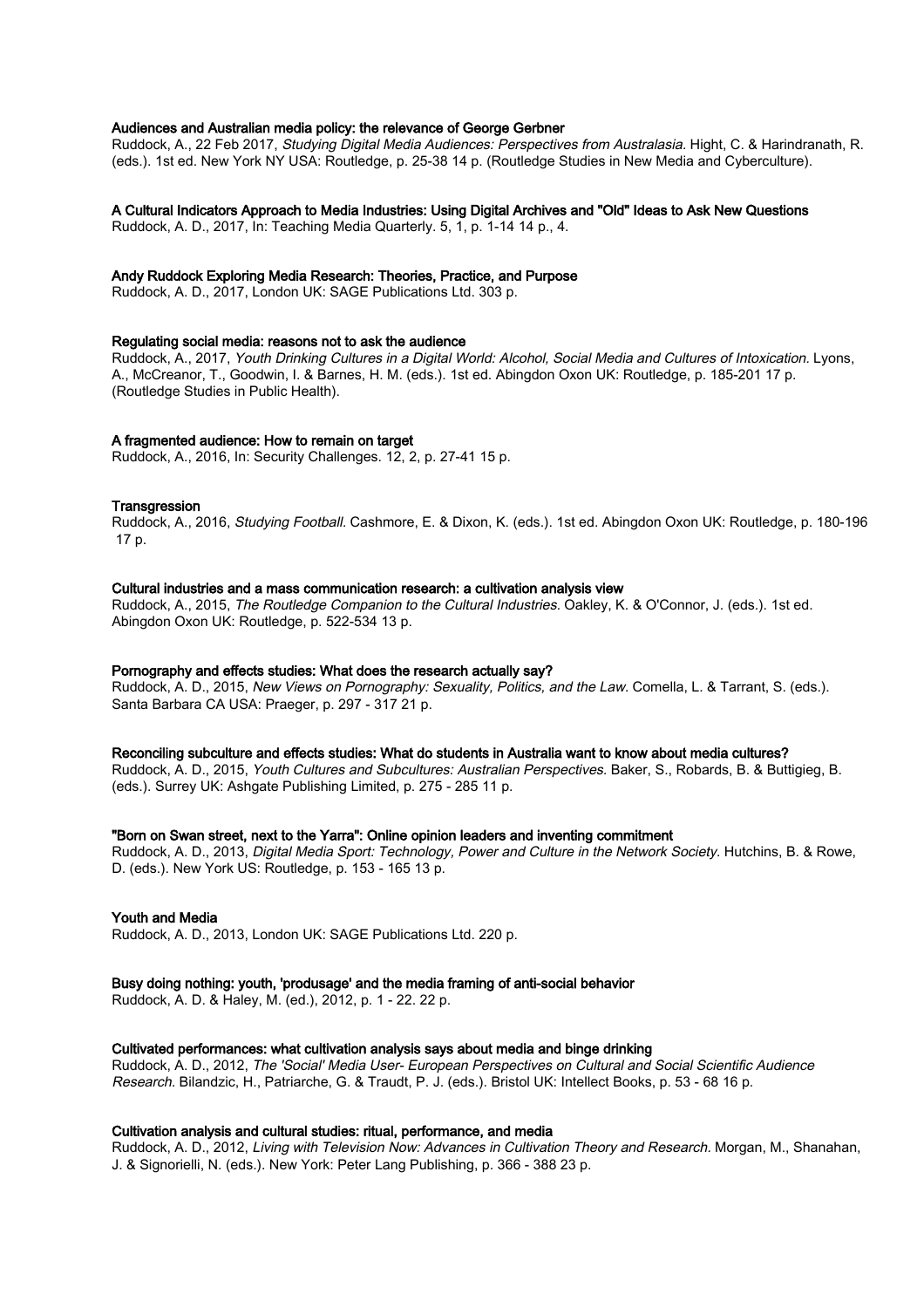### Review: Alcohol advertising and young people's drinking

Ruddock, A. D., 2012, In: The Social History of Alcohol and Drugs. 26, 1, p. 94 - 96 3 p.

### School shootings and cultivation analysis: on confrontational media rhetoric and the history of research on the politics of media violence

Ruddock, A. D., 2012, School Shootings: Mediatized Violence in a Global Age. Muschert, G. W. & Sumiala, J. (eds.). 1 ed. Basingstoke UK: Emerald Group Publishing Limited, p. 3-24 22 p.

### Cultivation analysis and cultural studies: Why George Gerbner was right about interpretation

Ruddock, A. & West, M. J. (ed.), 2011, p. 1 - 7. 7 p.

#### Cultivation analysis and media violence

Ruddock, A., 2011, The Handbook of Media Audiences. Nightingale, V. (ed.). Chichester West Sussex UK: Wiley-Blackwell, p. 340 - 359 20 p.

# If you build it online, they won't come: What does MyFootballClub say about the limits of digital fandom?

Ruddock, A. & Gray, J. (ed.), 2011, p. 1 - 9. 9 p.

#### Sport beer and gender: Promotional culture and social life

Ruddock, A. D., 2011, In: The Social History of Alcohol and Drugs. 25, 1-2, p. 180 - 182 3 p.

"I'd rather be a cat than a poodle": What do celebrity politicians say about political communication? Ruddock, A., 2010, Reel Politics: Reality Television as a Platform for Political Discourse. Baruh, L. & Park, J. H. (eds.). Newcastle, UK: Cambridge Scholars Publishing, p. 74 - 94 21 p.

Contradictions in media sport culture: the reinscription of football supporter traditions through online media

Ruddock, A., Hutchins, B. & Rowe, D., 2010, In: European Journal of Cultural Studies. 13, 3, p. 323 - 339 17 p.

Cultures of complaint. Online fan message boards and networked digital media sport communities

Rowe, D., Ruddock, A. & Hutchins, B., 2010, In: Convergence. 16, 3, p. 298 - 315 18 p.

"It's fantasy football made real": networked media sport, the internet, and the Hybrid reality of MyFootballClub

Hutchins, B., Rowe, D. C. & Ruddock, A. D., 2009, In: Sociology of Sport Journal. 26, 1, p. 89 - 106 18 p.

# It's the stories you tell: binge drinking, violence and celebrity

Ruddock, A. D., 2009, The Tapestery of Health, Illness and Disease. Kalitzkus, V. & Twohig, P. L. (eds.). Amsterdam, Netherlands: Rodopi, p. 137 - 161 25 p.

# We're glad it's all over: binge-drinking cultures

Tarasti, E. (ed.), Ruddock, A. D., Forsell, P. (ed.) & Littlefield, R. (ed.), 2009, p. 1561 - 1568. 8 p.

# What's wrong with national identity? A view from youth media studies

Ruddock, A. D., 2009, National Image: Asian Communication and Media Studies. Zhou, X. (ed.). Beijing, China: CUC Press, p. 216 - 226 11 p.

#### David Gauntlett Creative Explorations (review)

Ruddock, A. D., 2008, In: Media International Australia. 127, p. 190 - 191 2 p.

# Invisible centres: Boris Johnson, authencity, cultural citizenship and a centrifugal model of mediapower

Ruddock, A. D., 2008, Mediated Citizenship. Wahl-Jorgensen, K. (ed.). London UK: Routledge, p. 59 - 78 20 p.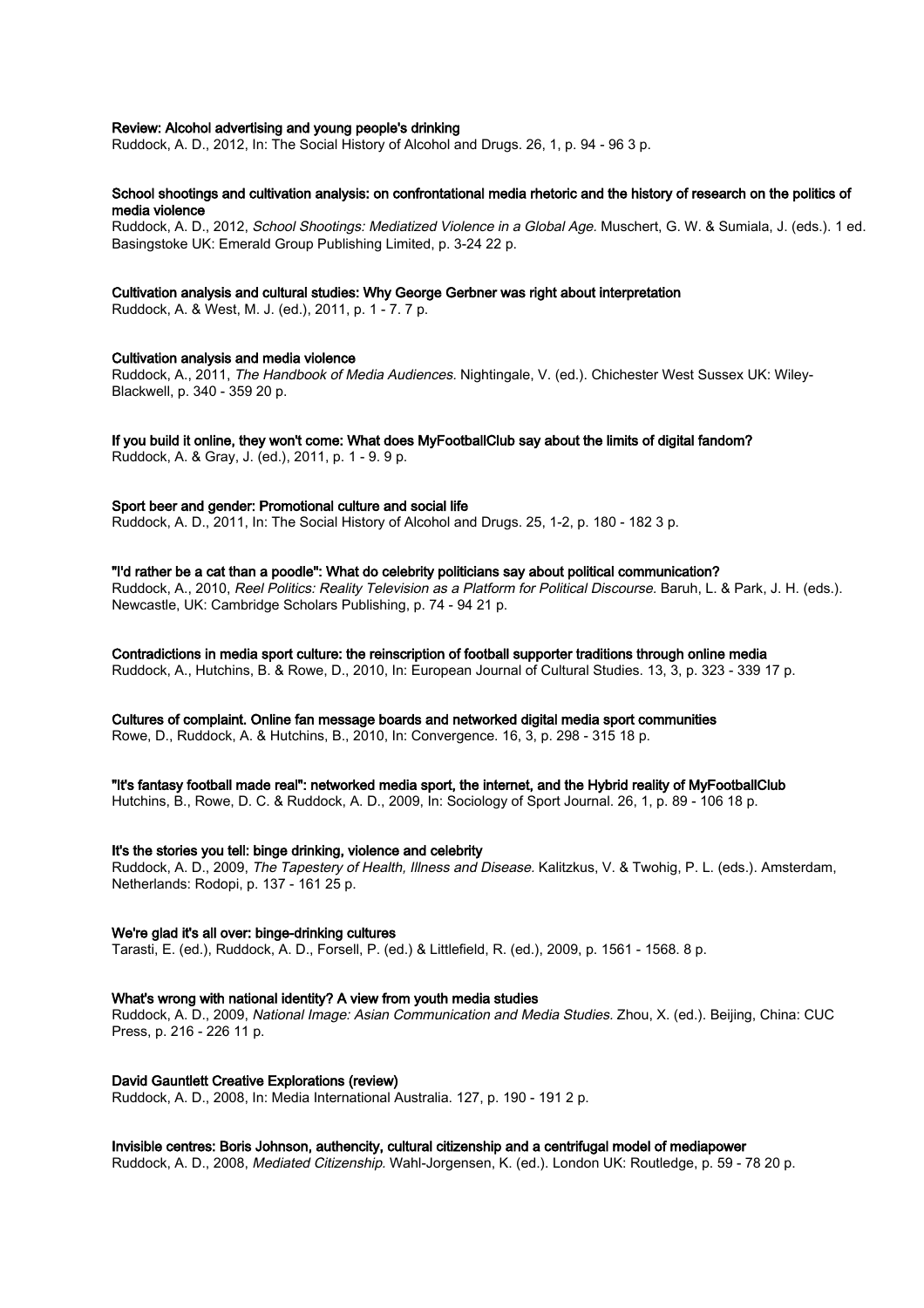#### Media Studies 2.0? Binge drinking and why audiences still matter

Ruddock, A. D., 2008, In: Sociology Compass. 2, 1, p. 1 - 15 15 p.

#### Media studies on fire: audiences, reception, and the experience of antisocial behaviour

Ruddock, A. D., 2008, In: Popular Communication. 6, 4, p. 248 - 261 14 p.

# Ulla Carlson Regulation, Awareness, Empowerment: Young People and Harmful Media Content in the Digital Age (review)

Ruddock, A. D., 2008, In: Global Media Journal: Mediterranean Edition. 3, 1, p. 60 - 61 2 p.

# What's wrong with national identity? A view from youth media studies

Ruddock, A. D., 2008, p. 231 - 243. 13 p.

Distinctively public: young people, fire offending and the creation of citizenship in the UK Ruddock, A. D., 2007, p. 3 - 3. 1 p.

# Exploring the Symbolic World of Student Drinkers

Ruddock, A. D., 2007, Monash University: Monash University Publishing. 76 p.

# Get a Real Job: Authenticity on the Performance, Reception and Study of Celebrity

Ruddock, A. D., 2007, In: Participations: Journal of Audience & Reception Studies. 4, 1, p. 1 - 8 8 p.

# Get a real job: authenticity and the performance, reception, and study of celebrity politicians

Ruddock, A. D., 2007, p. 1 - 1. 1 p.

#### Images / issues / impact: the media and campaign '92

Lewis, J., Morgan, M. & Ruddock, A. D., 2007, The Political Communication Reader. Negrine, R. & Stanyer, J. (eds.). 1 ed. London United Kingdom, New York USA: Routledge, p. 176 - 181 6 p.

# Investigating Audiences

Ruddock, A. D., 2007, 1 ed. London UK: SAGE Publications Ltd. 185 p.

# We're glad it's all over: binge drinking cultures

Ruddock, A. D., 2007, p. 380 - 380. 1 p.

#### Young People, Alcohol & Advertising in Rural Victoria

Ruddock, A. D., 2007, Monash University: Monash University Publishing. 60 p.

# Invisible centers: Boris Johnson, authenticity, cultural citizenship and a centrifugal model of media power

Ruddock, A. D., 2006, In: Social Semiotics. 16, 2, p. 263 - 282 20 p.

# Juice FM's "Countdown to Christmas". What do Liverpool's drinkers care about?

Ruddock, A. D., 2005, Liverpool, United Kingdom: Juice FM. 61 p.

# Let's kick racism out of football - And the lefties too! Responses to Lee Bowyer on a West Ham web site

Ruddock, A. D., 2005, In: Journal of Sport and Social Issues. 29, 4, p. 369 - 385 17 p.

# Uses and gratifications research

Ruddock, A. D., 2002, Television Studies. Miller, T. (ed.). United Kingdom: British Film Institute, p. 70 - 74 5 p.

# Understanding Audiences

Ruddock, A., 2001, SAGE Publications Ltd. 201 p.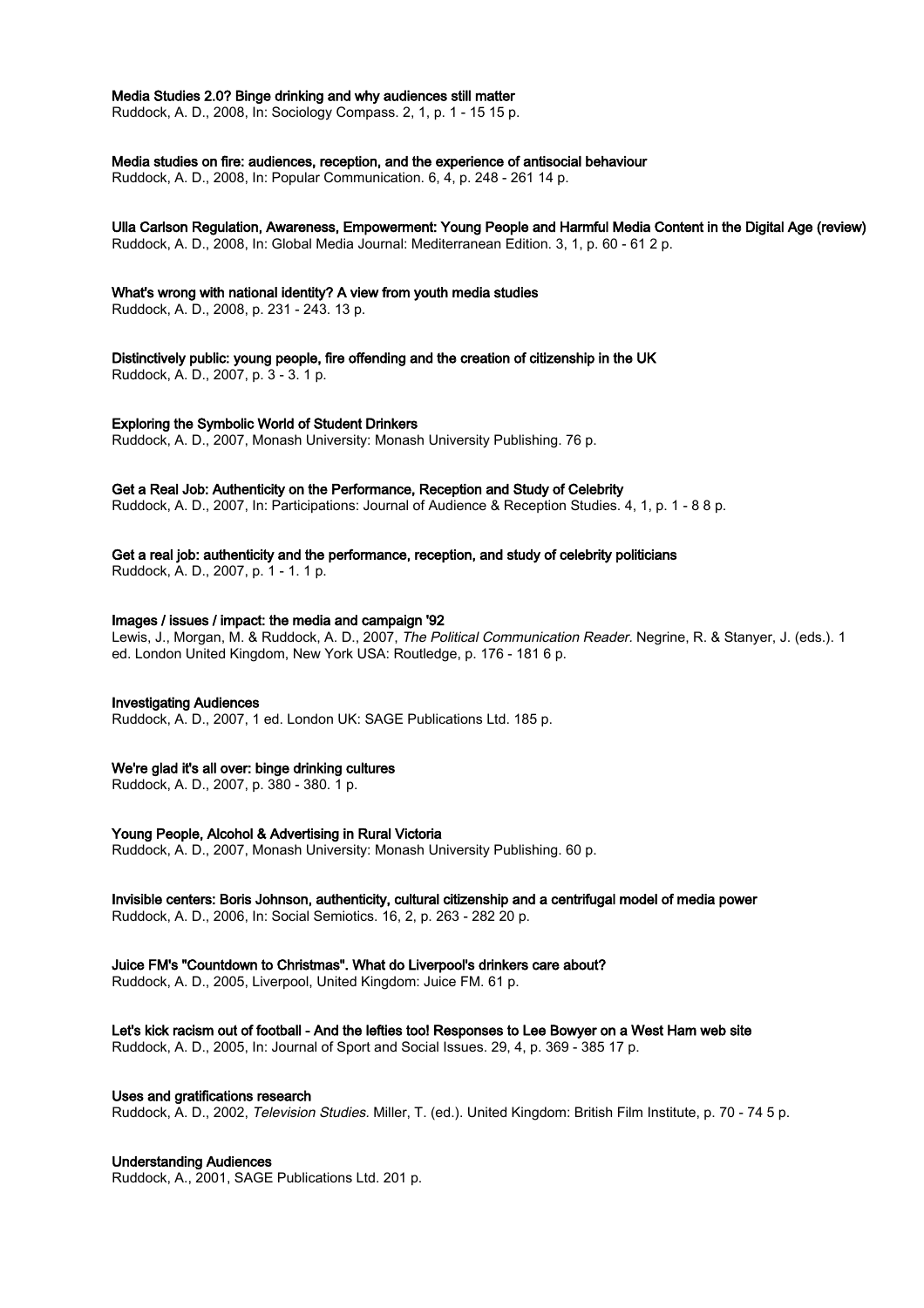Doing it by numbers Ruddock, A., 1 Jan 1998, In: Critical Arts. 12, 1-2, p. 115-137 23 p.

# Projects

Alcohol Education among young people in rural Victoria. What do young people need, and how can media help? Ruddock, A. 1/07/07 → 1/02/08

Being Philosophical about digital media: applying critical thinking skills to new cultural environments Chadha, M., Butchart, S., Howard, M. & Ruddock, A. 15/03/18 → 1/06/19

# Press / Media

A global abomination: Woolwich and the politics of violent images Andy Ruddock 23/05/13 1 Media contribution

# Born this way? Becoming Bradley Manning in a digital world

Andy Ruddock 16/08/13 1 Media contribution

# Call to Christchurch

Andy Ruddock 16/05/19 1 Media contribution

# Cruel summer: how Hillsborough brought Britain down to earth

Andy Ruddock 14/09/12 1 Media contribution

# Don't these guys ever shut up? How Tony Abbott reignited the gender debate without realising it

Andy Ruddock 22/08/13 1 Media contribution

# Eight times the Eurovision Song Contest got political

Andy Ruddock 15/05/19 1 Media contribution

# Eurovision

Andy Ruddock 15/05/19 1 Media contribution

# Eurovision-Why is Australia in it?

Andy Ruddock 15/05/19 1 Media contribution